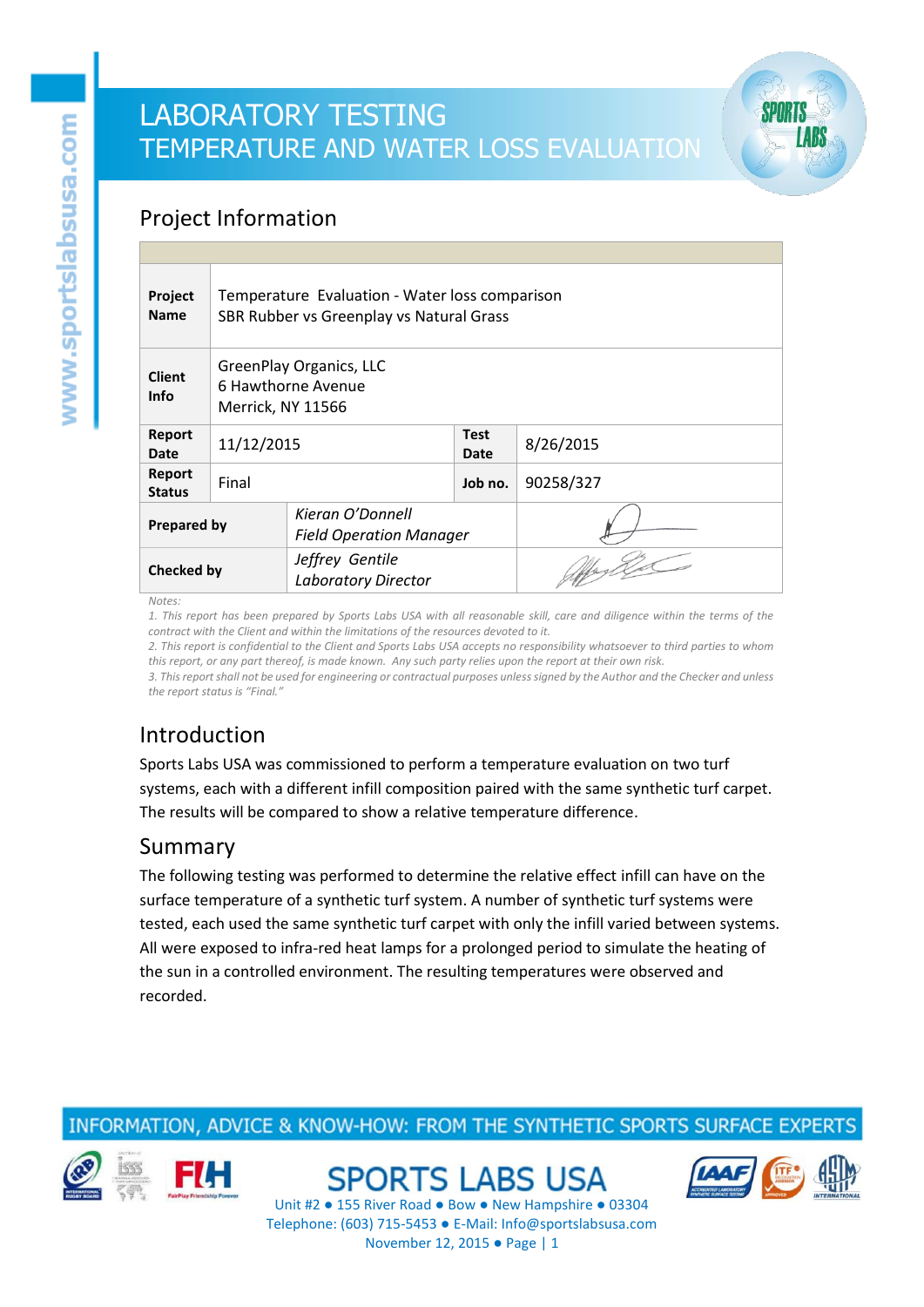

#### Procedure

Each system was constructed and prepared per EN 12229: Surfaces for sports areas - Procedure for the preparation of synthetic turf and textile pieces.

Each system was constructed using the infill combinations shown in the systems description table below.

The samples were conditioned to room temperature for at least 24 hours.

#### Heat Test

The following sensors were used to capture and record measurements to a digital data logger every 60 seconds:

- (2) thermo-couples mounted in series to provide a 2 point average of the surface temperature.
- (2) Infra-red thermo-couples aimed at the sample to register fiber temperature.
- (1) thermo-couple placed inside of the infill for heat transfer across the performance layer.

The samples were heated for 3.5 hours. All of the data was compiled and the average temperatures for each hour were found. This report will present for each system, the hourly average temperature recorded at each sensor as well as the average for each type of temperature measurement sensor.

#### Water Loss

Synthetic turf samples were dried between 0-5% moisture then 450 mL of water was added to achieve 50% moisture in both the Greenplay and SBR rubber systems. Samples were weighed after every 20 minutes of lamp exposure. The natural turf was not dried and there was no water added, but it had a moisture reading of 43%.

### INFORMATION, ADVICE & KNOW-HOW: FROM THE SYNTHETIC SPORTS SURFACE EXPERT



**SPORTS LABS USA** 

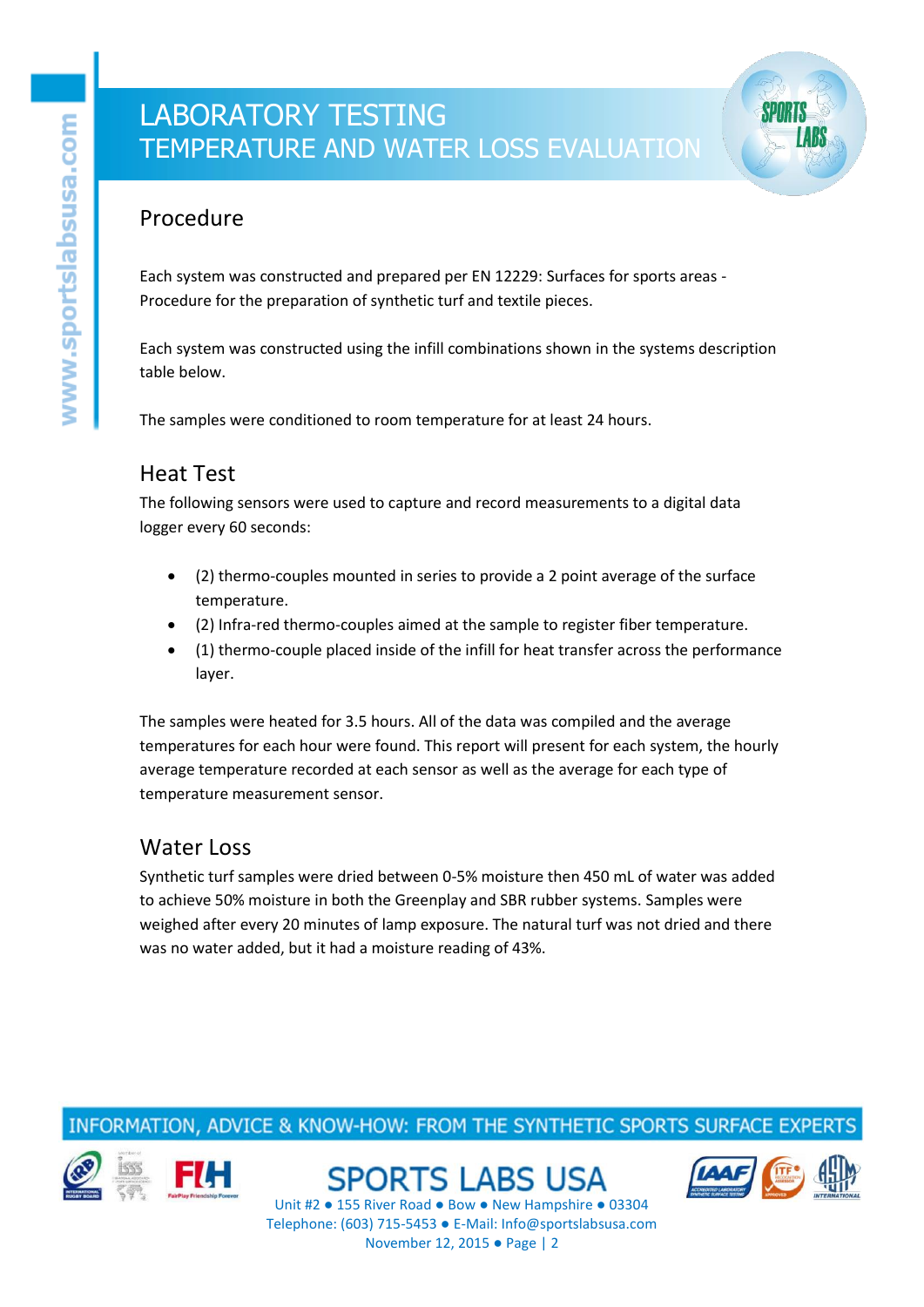

## System Descriptions

| <b>System ID</b>                 | <b>System Description</b>                                                                                                                                       |
|----------------------------------|-----------------------------------------------------------------------------------------------------------------------------------------------------------------|
| SBR Rubber /<br>Sand             | <b>Synthetic Turf Carpet:</b><br>2.25" Slit Film<br>Infill Combination:<br>50% SBR Rubber/50% Silica sand (by weight)<br>3/4" Pile Exposure                     |
| Greenplay/Sand                   | Synthetic Turf Carpet:<br>2.25" Slit Film<br>Infill Combination:<br>2lbs Greenplay organic over 3lbs of sand.<br>Moisture measured at 50%<br>3/4" Pile Exposure |
| Natural Blue<br><b>Grass Mix</b> | 1' thick cross section<br>1.5" free pile                                                                                                                        |

INFORMATION, ADVICE & KNOW-HOW: FROM THE SYNTHETIC SPORTS SURFACE EXPERTS



**SPORTS LABS USA** 

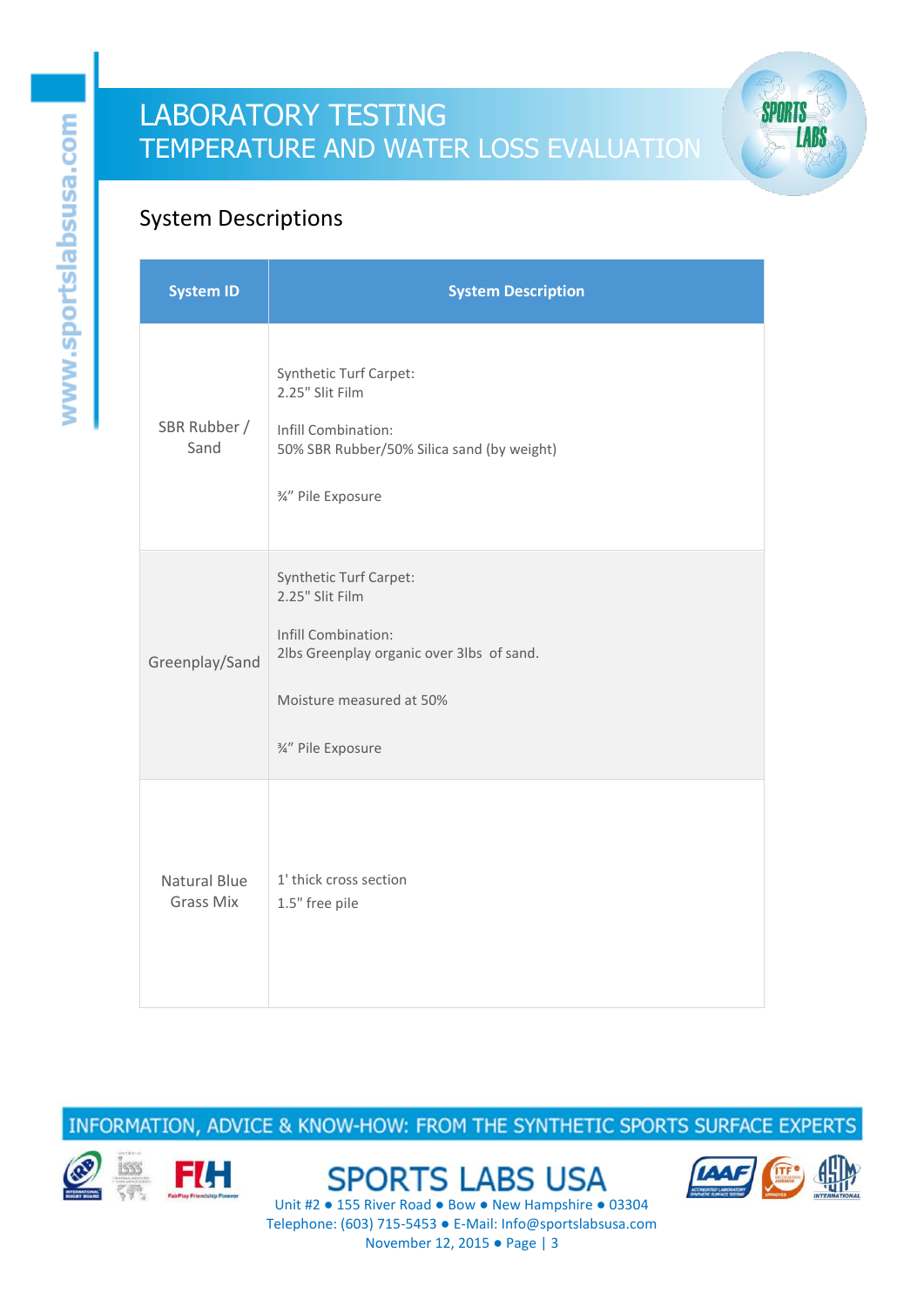### System Results- Heat Test

| <b>SDR RUDDEL</b> / Sand                                                                                                                                                                                        |                                        |       |       |       |       |  |  |
|-----------------------------------------------------------------------------------------------------------------------------------------------------------------------------------------------------------------|----------------------------------------|-------|-------|-------|-------|--|--|
|                                                                                                                                                                                                                 | <b>Avg Temperature per Time Period</b> |       |       |       |       |  |  |
| Temperature (F°) per Sensor                                                                                                                                                                                     |                                        |       |       |       |       |  |  |
| <b>Sensor</b><br><b>Surface Sensor</b><br><b>Surface Sensor</b><br>Infra-red<br>Infra-red<br><b>Exposure</b><br><b>Embedded in</b><br><b>Time Period</b><br>Sensor #1<br>Sensor #2<br>#2<br>#1<br><b>Infill</b> |                                        |       |       |       |       |  |  |
| Ohr-1hr                                                                                                                                                                                                         | 160.3                                  | 163.5 | 89.0  | 169.4 | 166.6 |  |  |
| 1hr-2hr                                                                                                                                                                                                         | 182.3                                  | 183.4 | 115.0 | 189.7 | 190.7 |  |  |
| 2hr-3hr                                                                                                                                                                                                         | 198.6                                  | 190.7 | 125.5 | 193.7 | 197.9 |  |  |
| 3hr-3.5hr                                                                                                                                                                                                       | 208.2                                  | 204.3 | 130.6 | 202.8 | 206.6 |  |  |

#### **SBR Rubber / Sand**

#### **Greenplay/Sand**

| <b>Avg Temperature per Time Period</b>                                                                                                                                                                          |                             |       |       |       |       |  |
|-----------------------------------------------------------------------------------------------------------------------------------------------------------------------------------------------------------------|-----------------------------|-------|-------|-------|-------|--|
|                                                                                                                                                                                                                 | Temperature (F°) per Sensor |       |       |       |       |  |
| <b>Sensor</b><br><b>Surface Sensor</b><br><b>Surface Sensor</b><br>Infra-red<br>Infra-red<br><b>Exposure</b><br><b>Embedded in</b><br><b>Time Period</b><br>Sensor #1<br>Sensor #2<br>#1<br>#2<br><b>Infill</b> |                             |       |       |       |       |  |
| Ohr-1hr                                                                                                                                                                                                         | 121.4                       | 120.3 | 84.5  | 122.8 | 127.2 |  |
| 1hr-2hr                                                                                                                                                                                                         | 145.9                       | 143.7 | 104.6 | 153.5 | 156.7 |  |
| 2hr-3hr                                                                                                                                                                                                         | 155.8                       | 154.1 | 110.0 | 167.0 | 173.3 |  |
| 3hr-3.5hr                                                                                                                                                                                                       | 159.5                       | 159.1 | 111.6 | 171.0 | 178.3 |  |

#### **Natural Turf**

| <b>Avg Temperature per Time Period</b>                                                                                                                                                                                             |       |       |       |       |                         |  |
|------------------------------------------------------------------------------------------------------------------------------------------------------------------------------------------------------------------------------------|-------|-------|-------|-------|-------------------------|--|
| Temperature (F°) per Sensor                                                                                                                                                                                                        |       |       |       |       |                         |  |
| <b>Sensor</b><br><b>Infra-red Sensor</b><br><b>Surface Sensor</b><br><b>Surface Sensor</b><br><b>Exposure Time</b><br><b>Embedded in</b><br><b>Period</b><br>#2<br><b>Location #1</b><br><b>Location #2</b><br>#1<br><b>Infill</b> |       |       |       |       | <b>Infra-red Sensor</b> |  |
| Ohr-1hr                                                                                                                                                                                                                            | 108.6 | 112.8 | 97.1  | 120.5 | 120.5                   |  |
| 1hr-2hr                                                                                                                                                                                                                            | 124.6 | 128.9 | 109.9 | 140.8 | 139.5                   |  |
| 2hr-3hr                                                                                                                                                                                                                            | 132.0 | 141.3 | 114.4 | 152.0 | 151.6                   |  |
| 3hr-3.5hr                                                                                                                                                                                                                          | 135.4 | 148.3 | 116.3 | 160.2 | 160.7                   |  |

INFORMATION, ADVICE & KNOW-HOW: FROM THE SYNTHETIC SPORTS SURFACE EXPERTS



**FIH** 

**SPORTS LABS USA** 



**SPORTS** 

**LABS**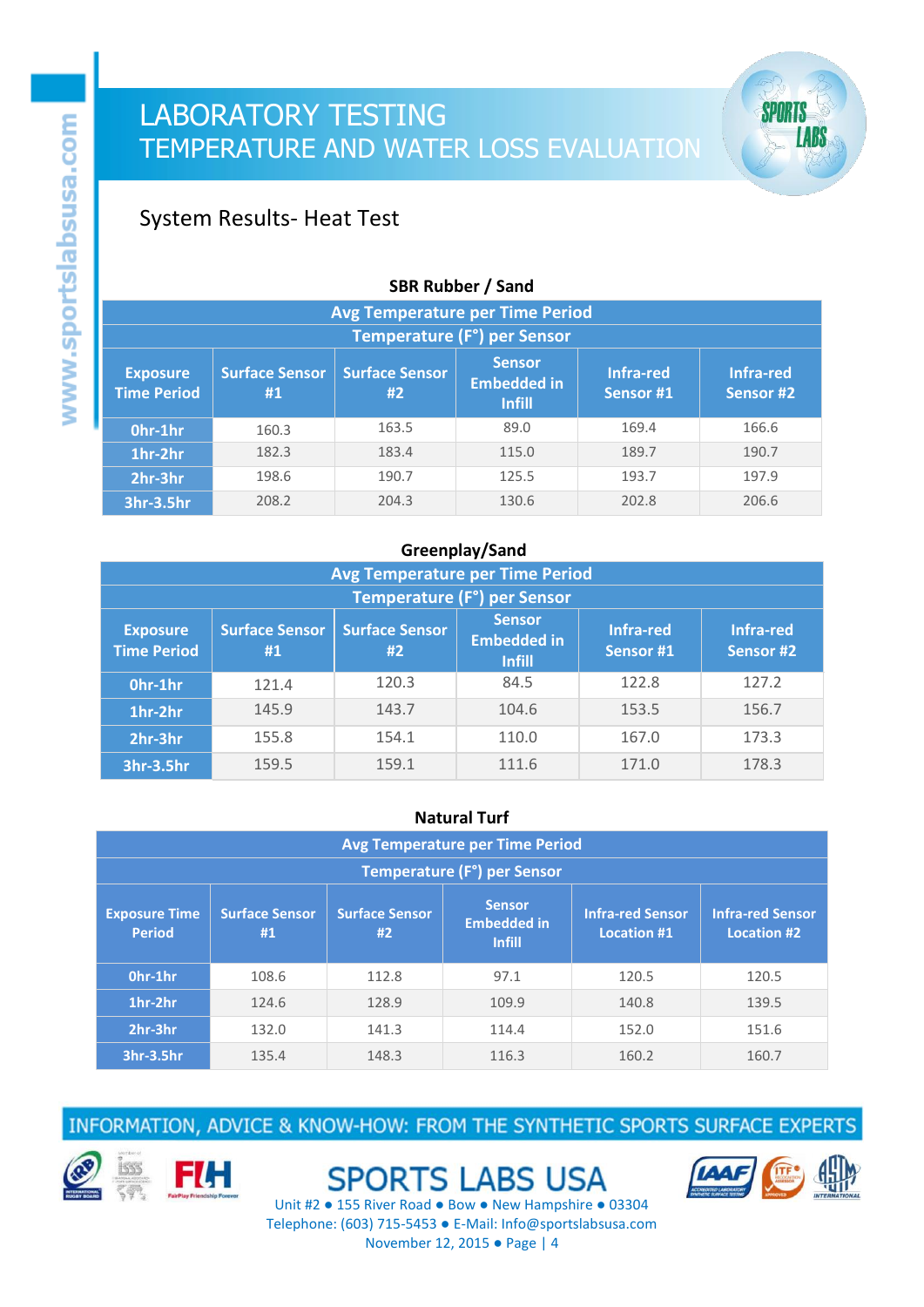### Comparison Results- Heat Test

| Average Surface Sensor Temperature per Time Period |                           |                                  |                                    |                           |                                         |  |
|----------------------------------------------------|---------------------------|----------------------------------|------------------------------------|---------------------------|-----------------------------------------|--|
| <b>Average Temperature (F°) per Sensor Type</b>    |                           |                                  |                                    |                           |                                         |  |
| <b>Exposure</b><br><b>Time Period</b>              | Greenplay/<br><b>Sand</b> | <b>Temp</b><br><b>Difference</b> | <b>SBR Rubber /</b><br><b>Sand</b> | Temp<br><b>Difference</b> | <b>Natural Blue</b><br><b>Grass Mix</b> |  |
| Ohr-1hr                                            | 120.9                     | 41.1                             | 161.9                              | 51.2                      | 110.7                                   |  |
| 1hr-2hr                                            | 144.8                     | 38.1                             | 182.9                              | 56.1                      | 126.8                                   |  |
| 2hr-3hr                                            | 155.0                     | 39.7                             | 194.7                              | 58.0                      | 136.7                                   |  |
| 3hr-3.5hr                                          | 159.3                     | 47.0                             | 206.3                              | 64.4                      | 141.9                                   |  |



INFORMATION, ADVICE & KNOW-HOW: FROM THE SYNTHETIC SPORTS SURFACE EXPERTS



**SPORTS LABS USA** 



SPORTS

**LABS**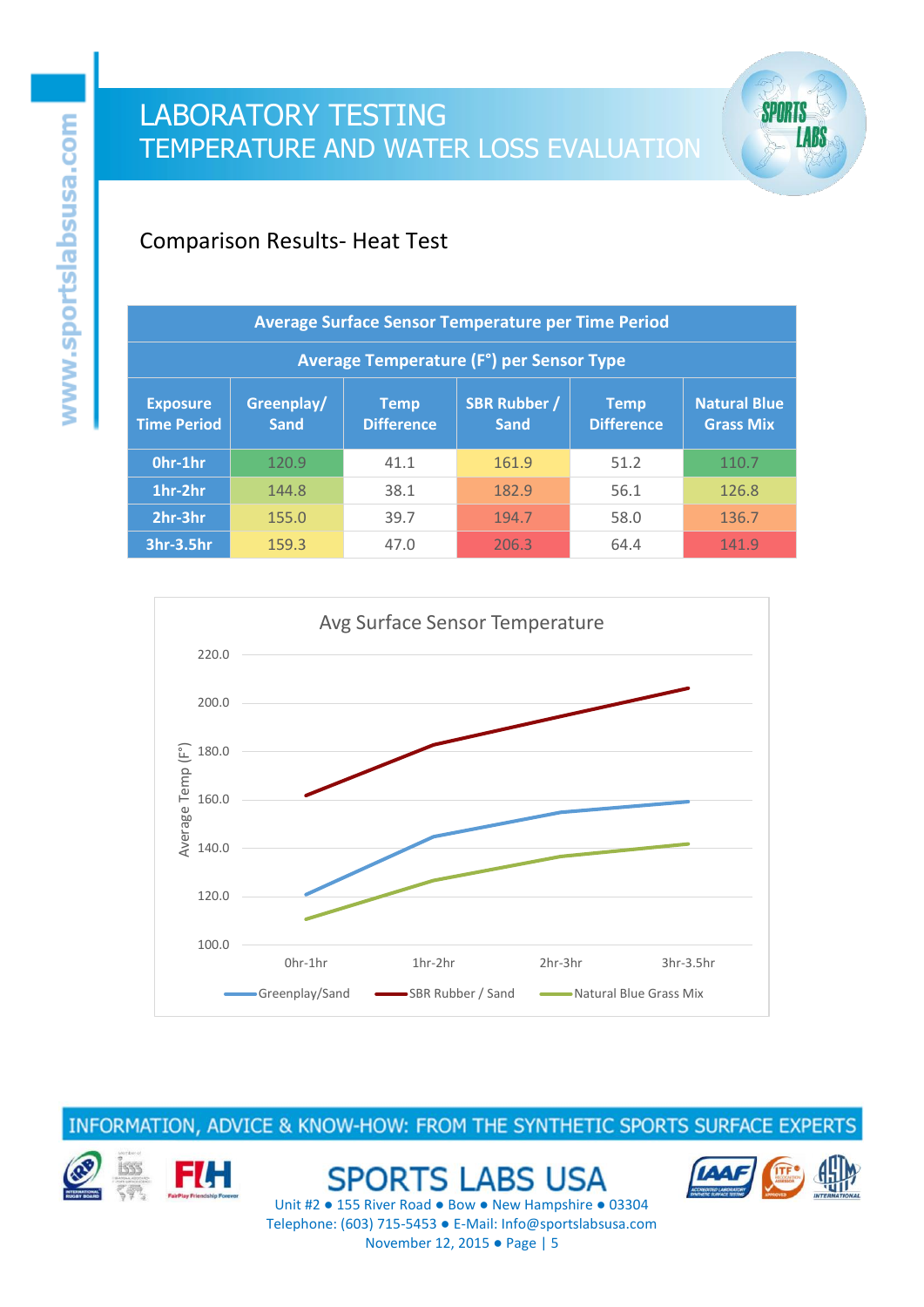



INFORMATION, ADVICE & KNOW-HOW: FROM THE SYNTHETIC SPORTS SURFACE EXPERTS



**SPORTS LABS USA** 



**SPORTS** 

**LABS**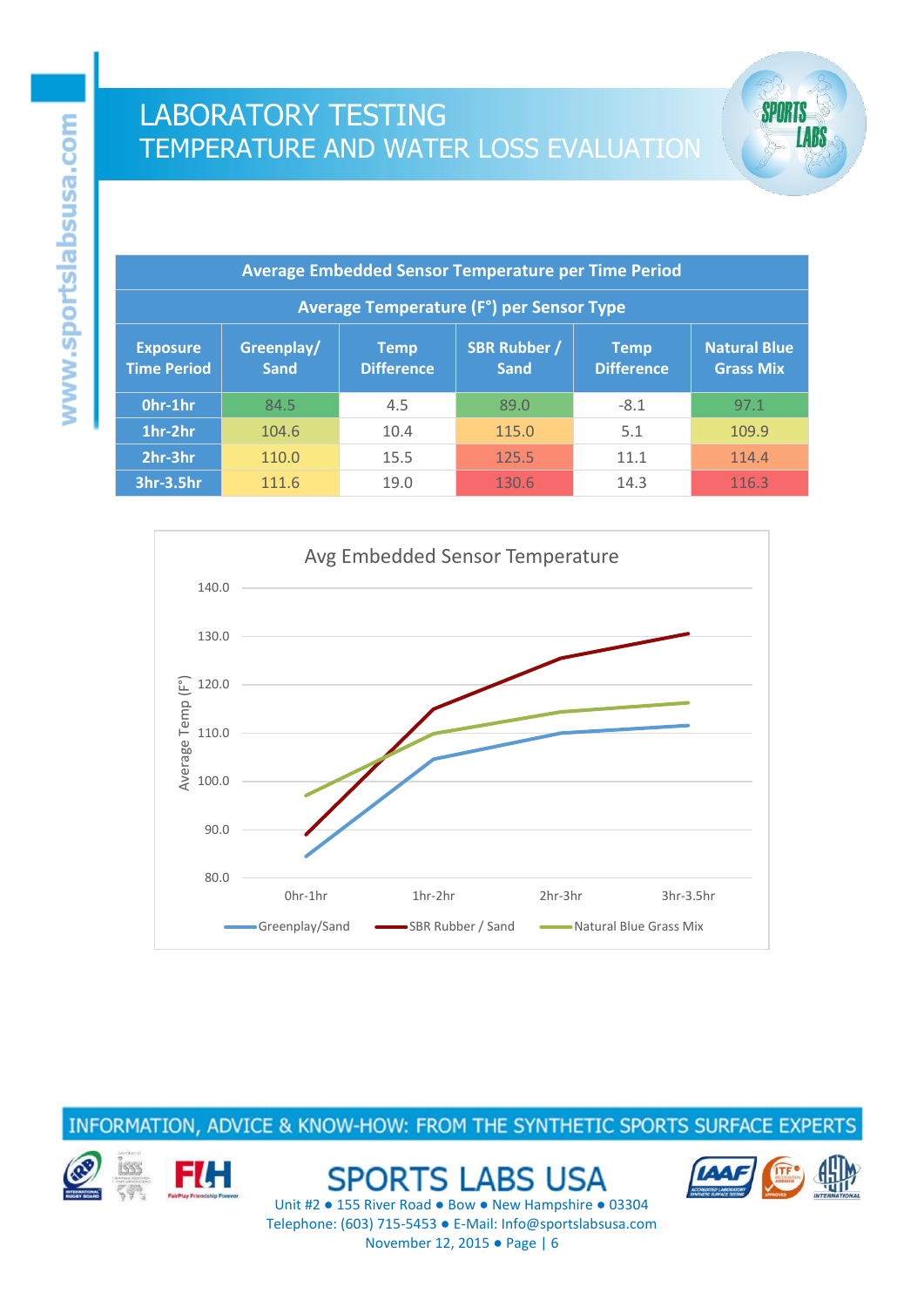



INFORMATION, ADVICE & KNOW-HOW: FROM THE SYNTHETIC SPORTS SURFACE EXPERTS



**SPORTS LABS USA** 



**SPORTS** 

**LABS**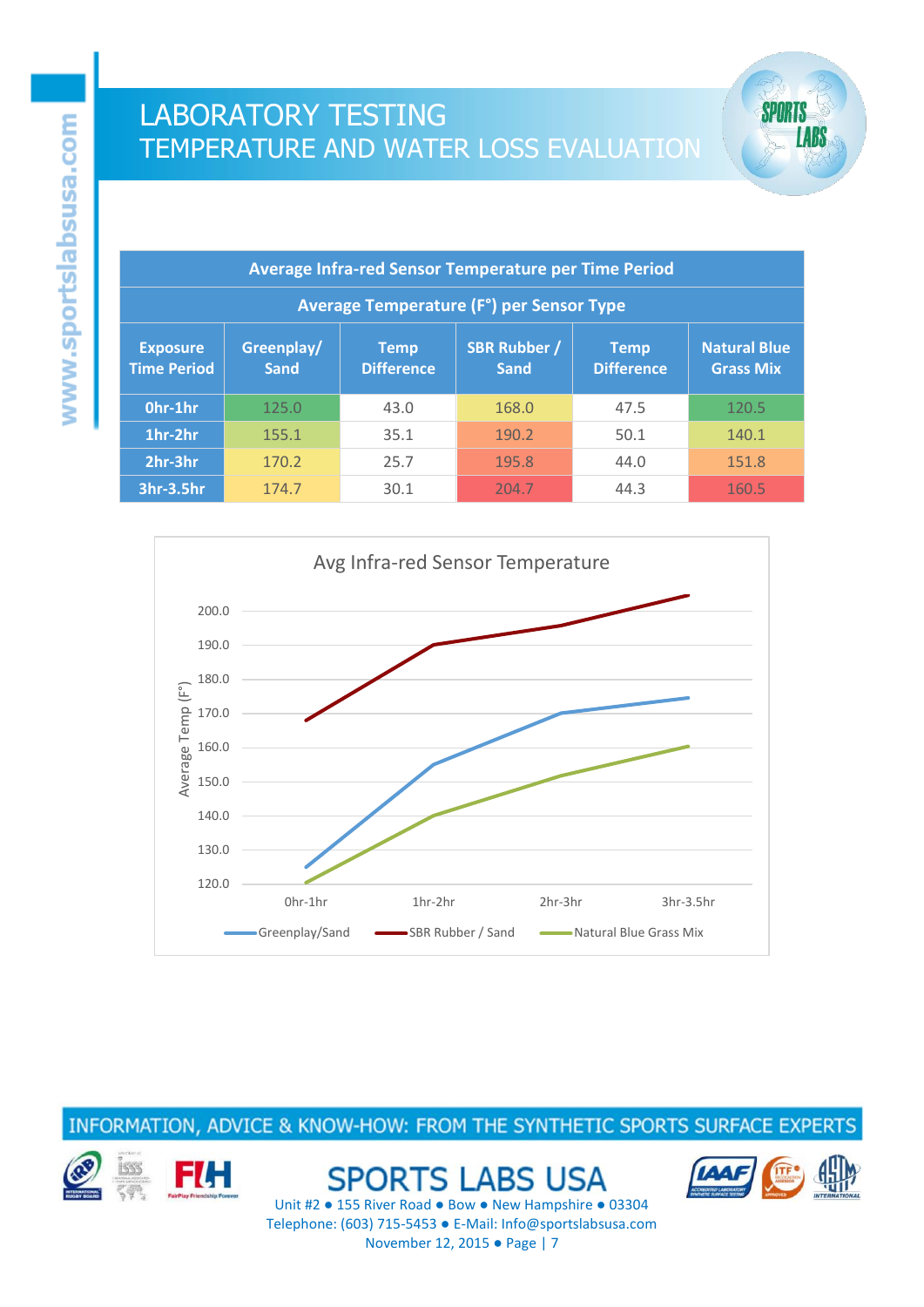### System Results- Water Loss

### Rubber/Sand

| <b>Water loss through evaporation</b> |                |                        |  |  |  |  |
|---------------------------------------|----------------|------------------------|--|--|--|--|
| <b>Exposure Time</b><br><b>Period</b> | Water Loss (g) | % loss in water weight |  |  |  |  |
| Ohr-1hr                               | 87.30          | 19.80%                 |  |  |  |  |
| 1hr-2hr                               | 95.60          | 21.68%                 |  |  |  |  |
| 2hr-3hr                               | 91.60          | 20.77%                 |  |  |  |  |
| 3hr-3.5hr                             | 56.80          | 12.88%                 |  |  |  |  |
| total                                 | 331.30         | 75.12%                 |  |  |  |  |

### Greenplay

| <b>Water loss through evaporation</b> |                |                        |  |  |  |
|---------------------------------------|----------------|------------------------|--|--|--|
| <b>Exposure Time</b><br><b>Period</b> | Water Loss (g) | % loss in water weight |  |  |  |
| Ohr-1hr                               | 64.40          | 14.60%                 |  |  |  |
| 1hr-2hr                               | 66.40          | 15.06%                 |  |  |  |
| 2hr-3hr                               | 52.00          | 11.79%                 |  |  |  |
| 3hr-3.5hr                             | 34.20          | 7.76%                  |  |  |  |
| total                                 | 217.00         | 49.21%                 |  |  |  |

## Natural Grass

| <b>Water loss through evaporation</b> |                       |                                                            |  |  |  |
|---------------------------------------|-----------------------|------------------------------------------------------------|--|--|--|
| <b>Exposure Time</b><br><b>Period</b> | <b>Water Loss (g)</b> | % loss in water weight<br>*unable to detect, see procedure |  |  |  |
| Ohr-1hr                               | 54.70                 | n/a                                                        |  |  |  |
| 1hr-2hr                               | 53.40                 | n/a                                                        |  |  |  |
| 2hr-3hr                               | 57.00                 | n/a                                                        |  |  |  |
| 3hr-3.5hr                             | 48.40                 | n/a                                                        |  |  |  |
| total                                 | 213.50                | n/a                                                        |  |  |  |

INFORMATION, ADVICE & KNOW-HOW: FROM THE SYNTHETIC SPORTS SURFACE EXPERTS





**SPORTS LABS USA** 



**SPORTS** 

**LABS**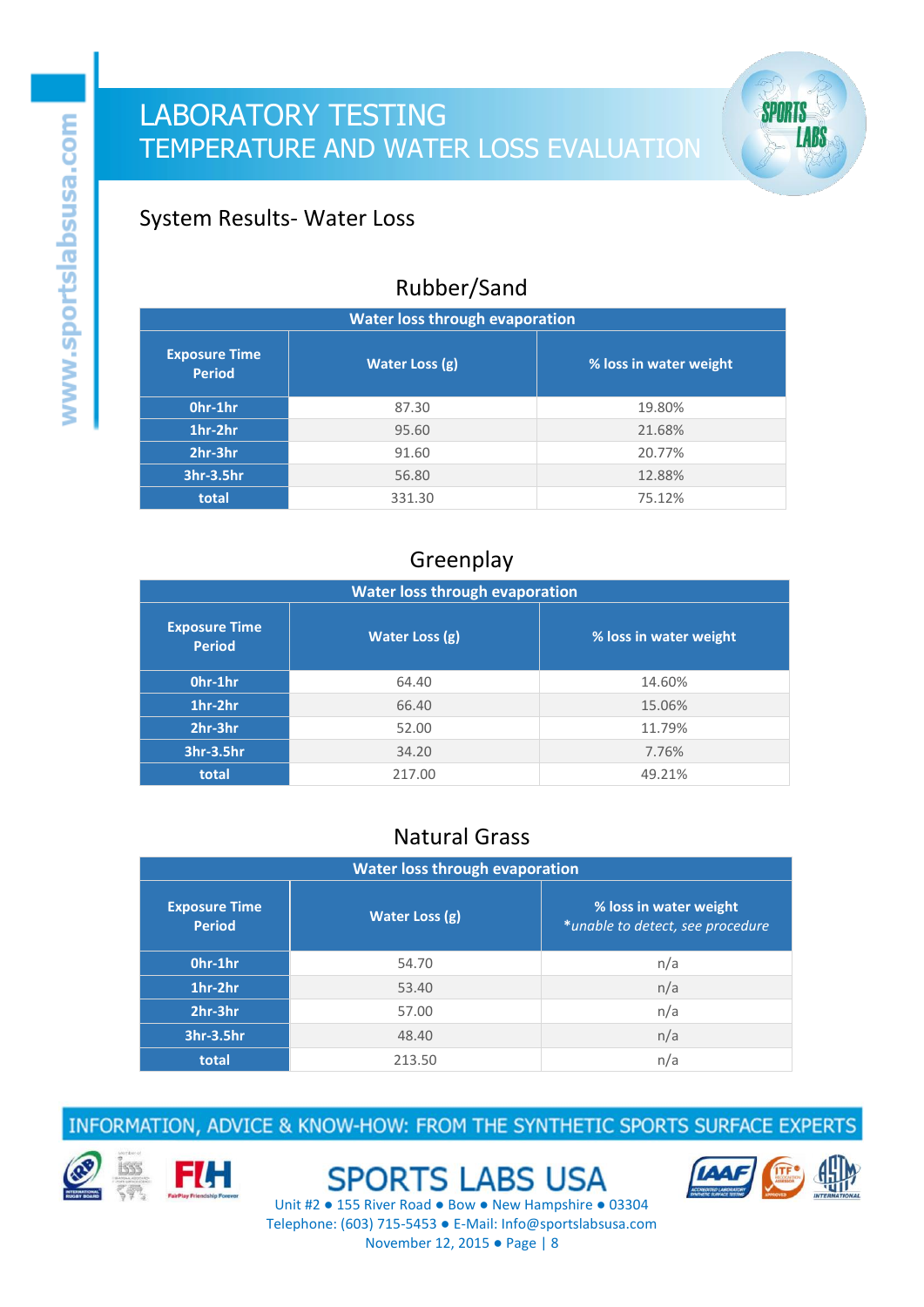

### Comparison Results- Water Loss

| <b>Water Loss (g)</b>                           |                           |                                 |                             |                                 |                                |  |
|-------------------------------------------------|---------------------------|---------------------------------|-----------------------------|---------------------------------|--------------------------------|--|
| <b>Exposure</b><br><b>Time</b><br><b>Period</b> | Greenplay/<br><b>Sand</b> | <b>Water Loss</b><br>difference | <b>SBR Rubber</b><br>/ Sand | <b>Water loss</b><br>difference | <b>Natural</b><br><b>Grass</b> |  |
| Ohr-1hr                                         | 64.4                      | 22.9                            | 87.3                        | 32.6                            | 54.7                           |  |
| 1hr-2hr                                         | 66.4                      | 29.2                            | 95.6                        | 42.2                            | 53.4                           |  |
| 2hr-3hr                                         | 52.0                      | 39.6                            | 91.6                        | 34.6                            | 57.0                           |  |
| 3hr-3.5hr                                       | 34.2                      | 22.6                            | 56.8                        | 8.4                             | 48.4                           |  |
| total                                           | 217                       | $-0.66$                         | 331.3                       | 0.15                            | 213.50                         |  |



INFORMATION, ADVICE & KNOW-HOW: FROM THE SYNTHETIC SPORTS SURFACE EXPERTS



**SPORTS LABS USA** 

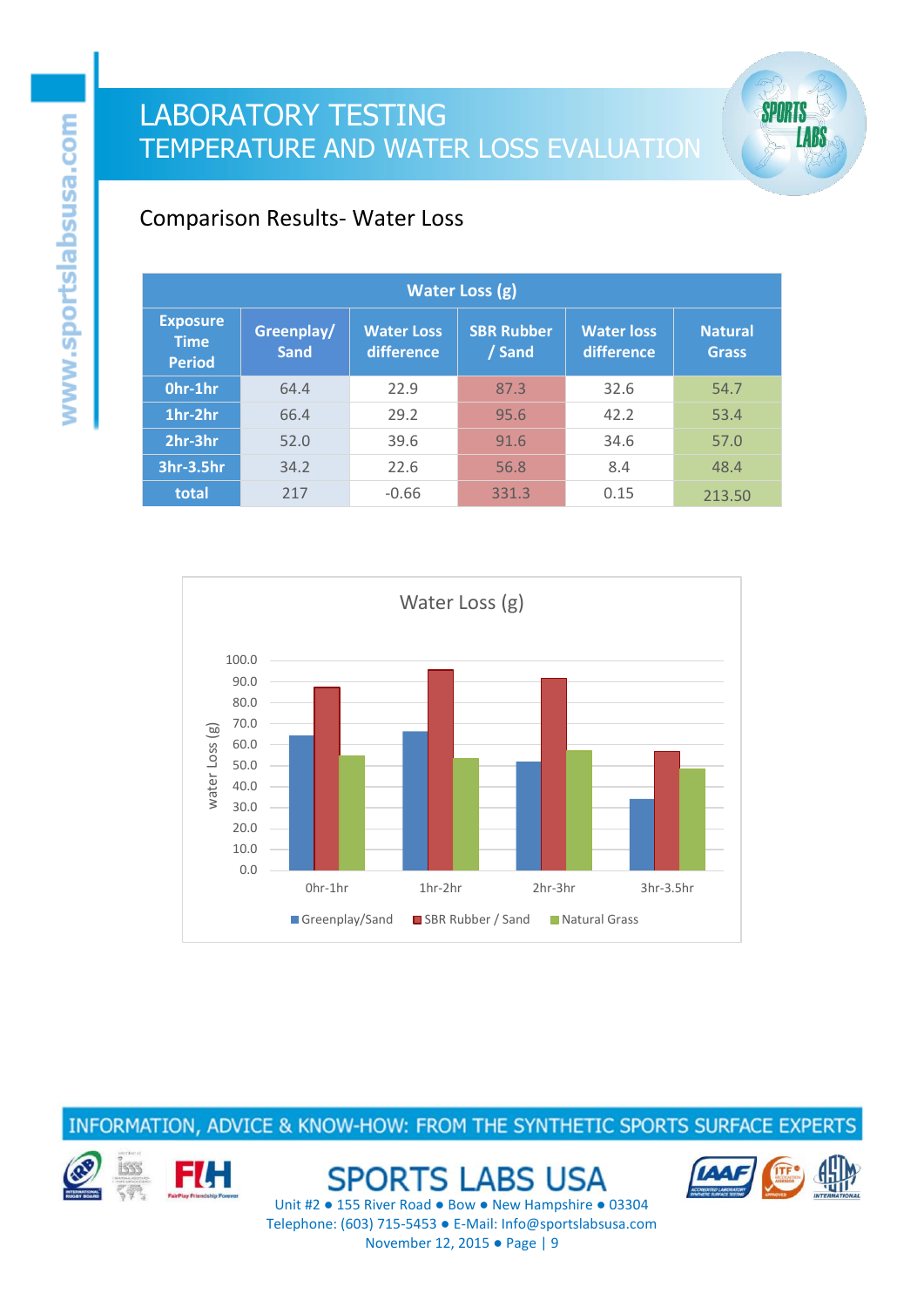



INFORMATION, ADVICE & KNOW-HOW: FROM THE SYNTHETIC SPORTS SURFACE EXPERTS



**SPORTS LABS USA** 



**SPORTS** 

**LABS**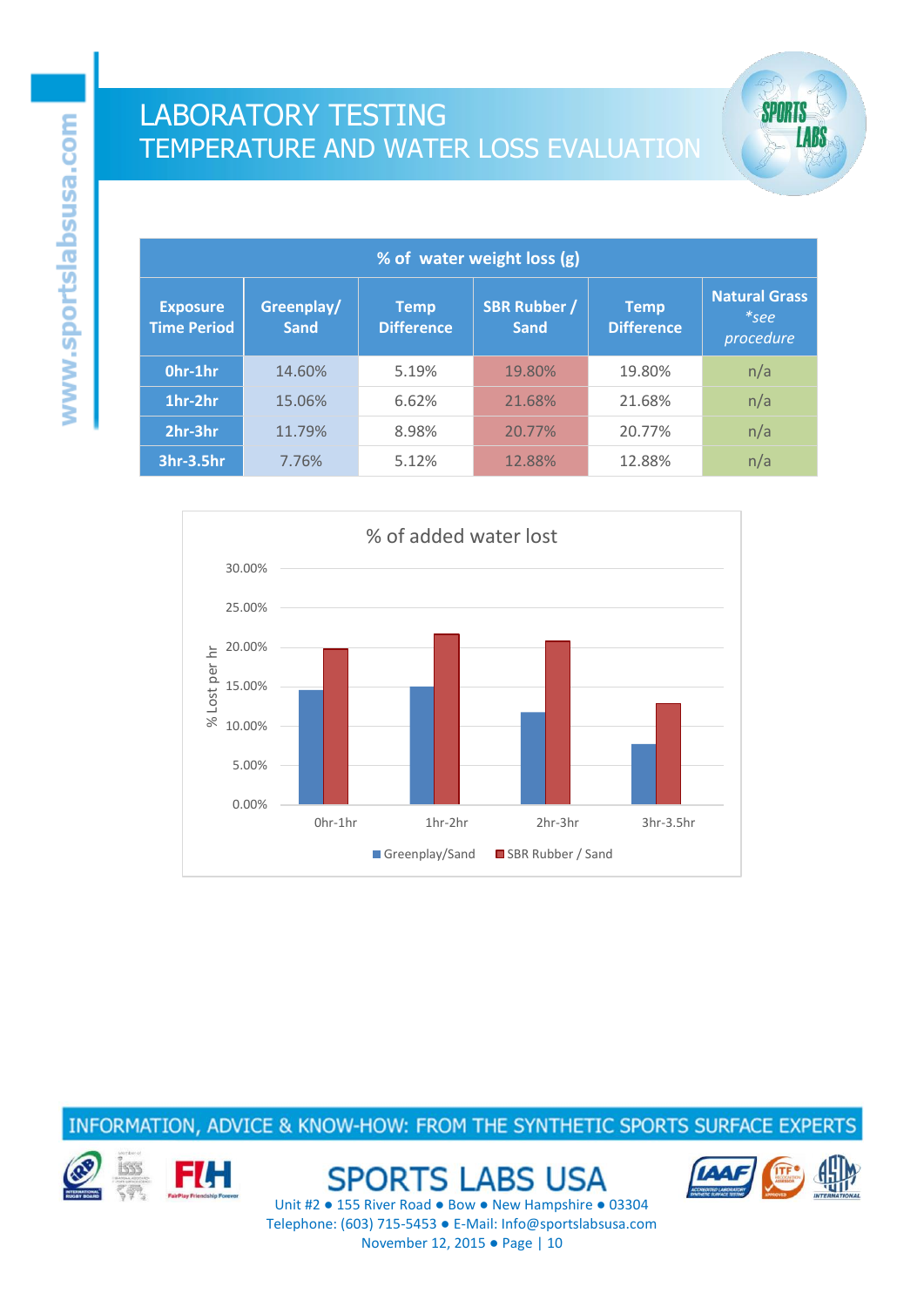



#### INFORMATION, ADVICE & KNOW-HOW: FROM THE SYNTHETIC SPORTS SURFACE EXPERTS



**SPORTS LABS USA** 



**SPORTS** 

**LABS**